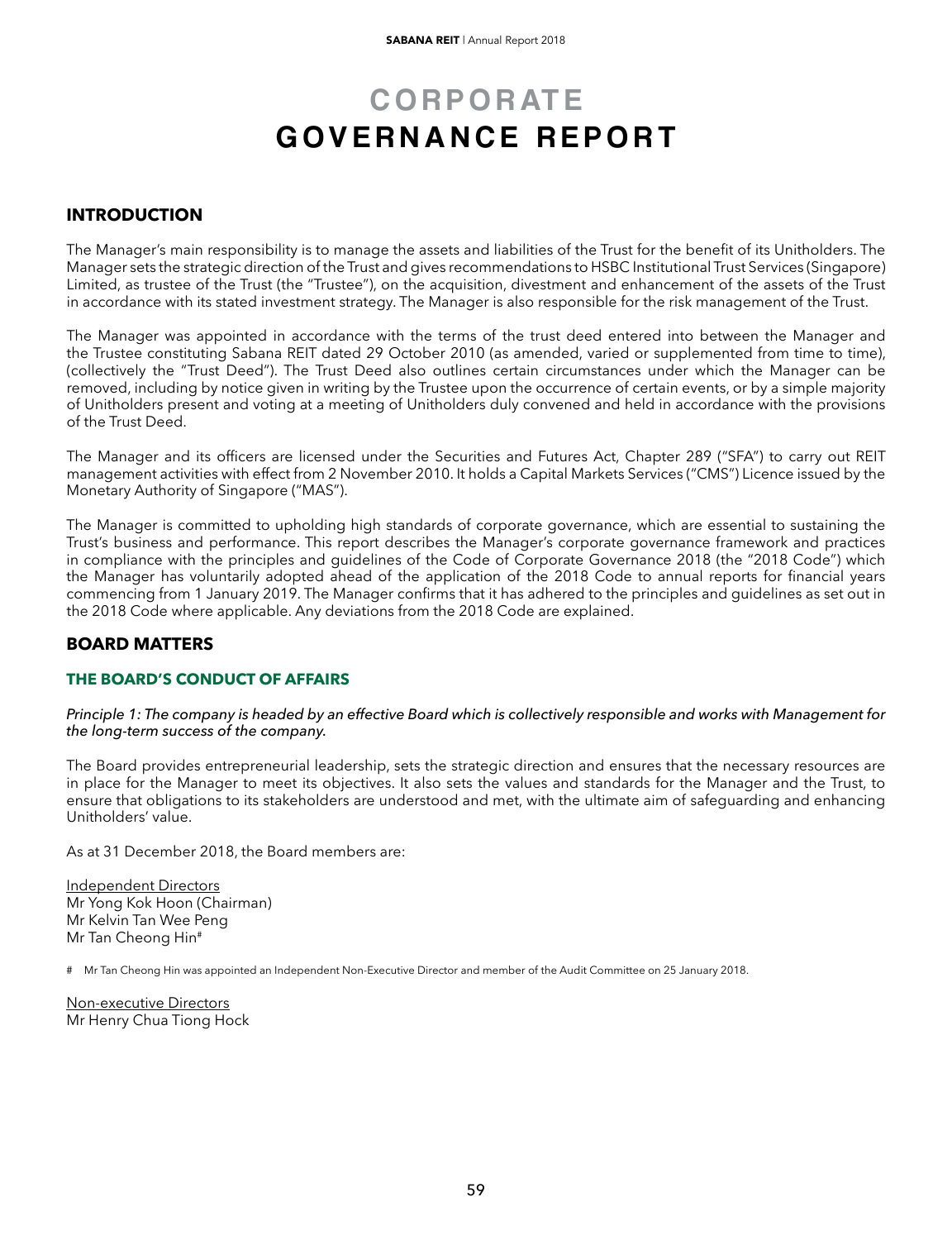The profiles of the Directors are set out on pages 13-16 of this Annual Report.

The Board provides oversight and assumes overall responsibility for the corporate governance of the Manager, including establishing goals for management and monitoring the achievement of these goals.The Board has established an oversight framework for the Manager and the Trust, including a system of internal controls which enables risks to be assessed and managed.

In order for the Board to efficiently provide oversight, it delegates specific areas of responsibilities to its Board Committees, namely, the Nominating and Remuneration Committee ("NRC") and Audit Committee ("AC"). Each Board Committee is governed by its respective terms of reference which have been carefully considered and approved by the Board.

The Manager has adopted a framework of delegated authorisations in its Delegation of Authority ("DOA") approved by the Board. The DOA sets out the level of authorisation and the respective approval limits for a range of transactions, including but not limited to acquisitions, divestments, operating and capital expenditures. Transactions and matters which require the Board's approval, such as annual budgets, financial statements, funding and investment proposals, opening and closing of bank accounts, are clearly set out in the DOA.

The Board meets at least once every quarter to discuss and review the financial performance of the Trust, including any significant acquisitions and disposals, funding strategy and hedging activities, and to approve the release of the quarterly, half-yearly and full year financial results. Additional meetings are convened as and when warranted by particular circumstances requiring the Board's attention. The Constitution of the Manager provide for Directors' participation in meeting by way of telephone or video conferencing or other methods of simultaneous communication by electronic or telegraphic means.

The Manager issues formal letters upon appointment of new Directors, setting out their relevant duties and obligations, to acquaint them with their responsibilities as Directors of the Manager.

Newly appointed Directors are provided with information relating to the Trust's business, strategic directions, corporate governance policies and procedures. Training may be provided for first-time Directors in areas such as accounting, legal and industry-specific knowledge where appropriate. The costs of arranging and funding the training of the Directors will be borne by the Manager.

The Directors (including newly appointed Directors) are also regularly updated on new developments in laws and regulations or changes in regulatory requirements and financial reporting standards which are relevant to or may affect the Manager or the Trust. The Manager encourages and sponsors its Directors to attend training courses, so as to stay abreast of changes to the financial, legal and regulatory requirements and the business environment. The Directors may also, at any time, request for further explanations, briefings, or informal discussions on new developments in laws and regulations or changes in regulatory requirements and financial reporting standards, as well as any aspect of the Trust's or the Manager's operations or business issues.

### **BOARD COMPOSITION AND GUIDANCE**

### *Principle 2: The Board has an appropriate level of independence and diversity of thought and background in its composition to enable it to make decisions in the best interests of the company.*

The composition of the Board is determined using the following principles:

- 1. Chairman should be a Non-executive Director;
- 2. At least one-third of the Board should comprise Independent Directors; and
- 3. The Board should be of appropriate size and mix of experience in business, finance, law and management skills, knowledge, experience, and other aspects of diversity critical to the Trust's business and that each Director brings to the Board an independent and objective perspective to enable balanced and well-considered decisions to be made.

To comply with regulatory requirements, at least half of the Board currently comprises independent directors.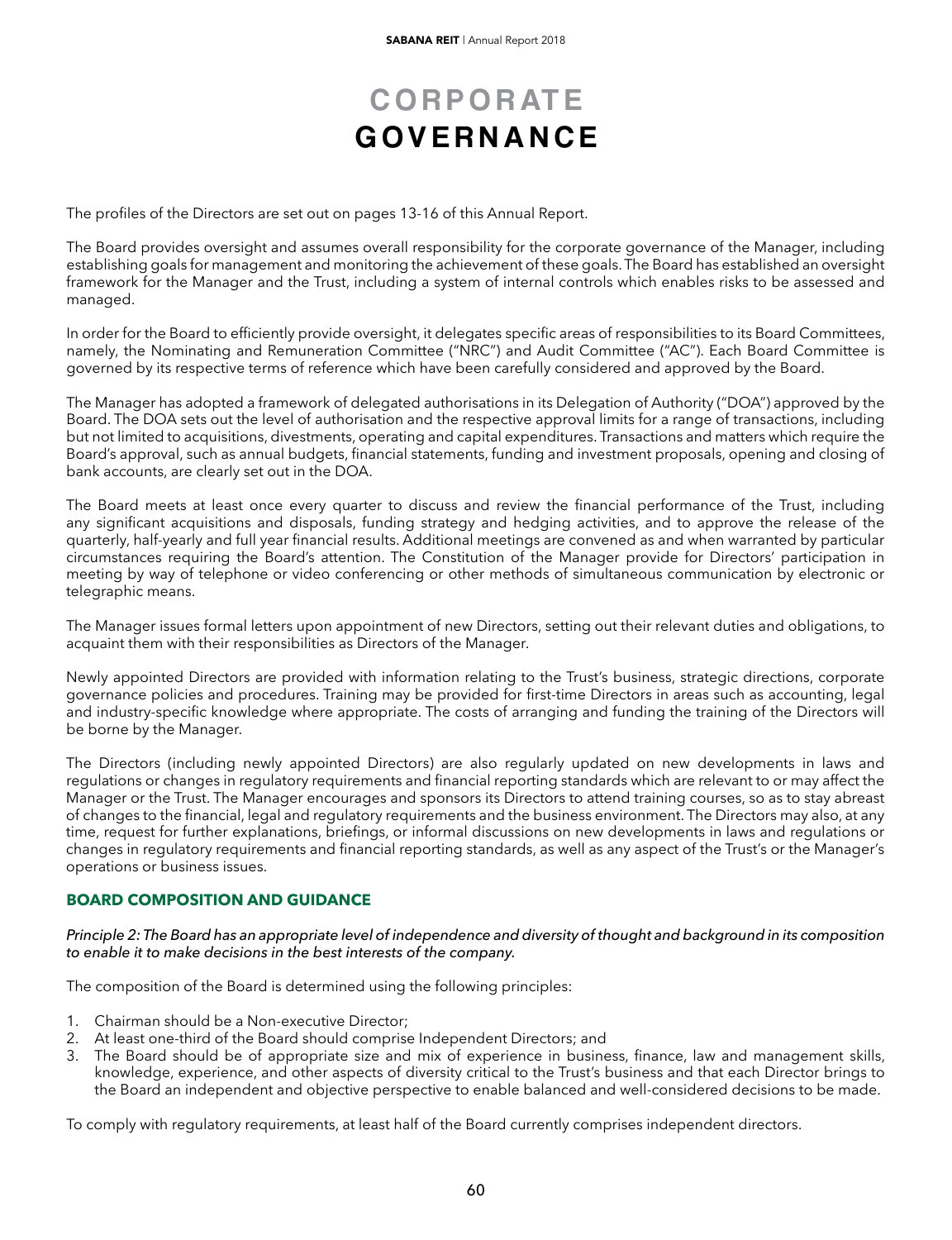The Board currently consists of four Directors, three of whom are non-executive and independent, that is, they have no relationship with the Manager, its related companies, its substantial shareholders<sup>1</sup>, or its officers that could interfere, or be reasonably perceived to interfere, with the exercise of the Director's independent business judgment with a view to the best interest of the Trust, and they are able to exercise objective judgment on corporate affairs independently from the management and its substantial shareholders. Furthermore, the Independent Directors are considered to be independent because they are not substantial Unitholders of the REIT, they do not have management or business relationships with the Manager and its related companies as well as the Trust and its subsidiaries and they are independent from the substantial shareholder of the Manager and substantial Unitholders of the Trust.As Non-executive Directors and Independent Directors make up more than half of the Board, no individual or group is able to dominate the Board's decision-making process.

The NRC reviews the size and composition of the Board on an annual basis, and considers the present Board size and composition as appropriate for the current scope and nature of the Trust's operations. The diversity of skills, experience and core competencies of the members in areas such as accounting, finance, property, and business development enables balanced and well-considered decisions to be made. Each Director has been appointed based on his experience and capability in relevant core competencies and ability to contribute to the Board. The NRC also regularly reviews its composition to ensure that the Board has the appropriate balance and diversity to maximise its effectiveness.

Based on the NRC's review of the size and composition of the Board and the diversity of skills, experience and core competencies of the Board members and related recommendations on these aspects, the Board is satisfied that there is a strong and independent element on the Board and that the present size and composition of the Board is appropriate to facilitate effective decision making.

As part of the regulatory requirements for CMS licence holders, MAS must provide prior approval for any change of the CEO or of any Board member.

While the Board is of the view that it has an appropriate level of independence and diversity of thought and background in its composition to enable it to make decisions in the best interests of the REIT and its unitholders, the NRC is still currently working on implementing a board diversity policy to build on the other aspects of diversity as well as to set out certain qualitative and measurable quantitative objectives of such a policy to further enhance the Board.

### **CHAIRMAN AND CEO**

#### *Principle 3: There is a clear division of responsibilities between the leadership of the Board and Management, and no one individual has unfettered powers of decision-making.*

The division of responsibilities and functions between the Chairman and the CEO has been demarcated to ensure an appropriate balance of power, increased accountability and greater capacity of the Board for independent decision making. The Chairman, Mr Yong Kok Hoon, and the CEO, Mr Donald Han, are not related to each other, nor is there any business relationship between them.

The Chairman leads the Board to ensure its effectiveness by promoting a culture of openness and debate at the Board meetings on key issues pertinent to the business and operations of the Trust and the Manager. He encourages effective contribution from all Directors and facilitates constructive relations with the Board and between the Board and management. He ensures the Directors receive complete, adequate and timely information and promotes effective communication with Unitholders on the performance of the Trust. He also spearheads the Manager's drive to achieve and maintain high standards of corporate governance.

The CEO has full executive responsibilities over the business direction and operational decisions in managing the Trust. He is responsible for the day-to-day management of the Manager and the Trust and is accountable to the Board for the execution of the Board's adopted strategies and policies.

A "substantial shareholder" of a company is a shareholder who has an interest or interests in one or more voting shares (excluding treasury shares) in the company and the total votes attached to that share, or those shares, is not less than 5% of the total votes attached to all voting shares (excluding treasury shares) in the company, in line with the definition set out in section 2 of the Securities and Futures Act (Chapter 289) of Singapore.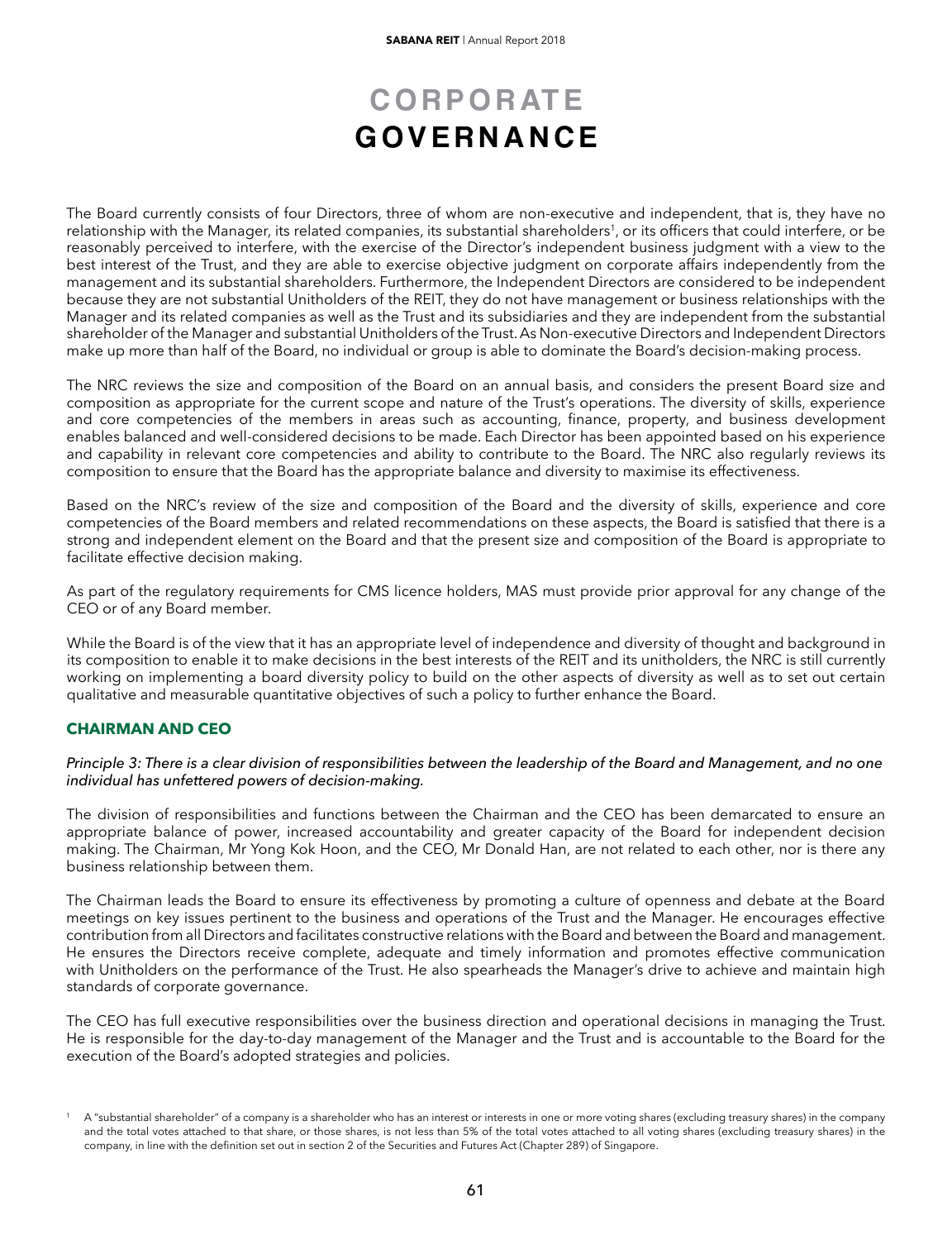### **BOARD MEMBERSHIP AND PERFORMANCE**

*Principle 4: The Board has a formal and transparent process for the appointment and re-appointment of directors, taking into account the need for progressive renewal of the Board.*

*Principle 5: The Board undertakes a formal annual assessment of its effectiveness as a whole, and that of each of its board committees and individual directors.*

The NRC comprises the following Directors:

| Mr Yong Kok Hoon (Chairman) | (Independent Director)   |
|-----------------------------|--------------------------|
| Mr Kelvin Tan Wee Peng      | (Independent Director)   |
| Mr Henry Chua Tiong Hock    | (Non-executive Director) |

The NRC is guided by written Terms of Reference which sets out the authorities and duties of this Committee.

The NRC reviews and makes recommendations to the Board on all nominations for appointments and re-appointments to the Board and the Board Committees. It also leads the process for the search, identification, evaluation and selection of suitable candidates for new directorships. In doing so, where necessary or appropriate, the NRC may tap on its networking contacts and/or engage professional headhunters to assist with identifying and shortlisting candidates. Furthermore, the NRC also reviews and makes recommendation to the Board on matters relating to the professional development and succession plans for senior management and members of the Board. As part of the NRC's nomination process, the NRC will also take into account, among other things, the competing time commitments faced by Directors with multiple board memberships.

The Board has implemented an annual process which is carried out by the NRC for assessing the effectiveness of the Board as a whole and its Board Committees and for assessing the contribution by the Chairman and each individual Director to the effectiveness of the Board, based on performance criteria as approved by the Board. All Directors are required to assess the performance of the Board and its Committees using evaluation forms covering Board composition, Board information, Board process, internal control and risk management, Board accountability, CEO/top management and standards of conduct. The NRC also determines, among other things, the independence of Directors, whether Directors who hold multiple board representations or have other competing principal commitments are able to and have been adequately carrying out his or her duties, considering, inter alia, the Directors' attendance, contribution and participation at Board meetings, Directors' individual evaluations and the overall effectiveness of the Board. Feedback and comments received from the Directors are collated, analysed and reviewed by the NRC.

The Board ensures that the Directors give sufficient time and attention to the affairs of the Manager and the Trust. The Board is of the view that the limit on the number of listed company directorships that an individual may hold should be considered on a case-by-case basis, but as a general rule, each Director should hold no more than seven listed company board appointments. Based on the reviews by the NRC, the Board is of the view that the Board and its Committees operate effectively and each Director is contributing to the overall effectiveness of the Board. No alternate directors were appointed.

The Board reviews annually whether a Director is considered an independent director based on the 2018 Code, the Listing Rules and the Securities and Futures (Licensing and Conduct of Business) Regulations. The Board has ascertained that for the financial year under review, the Independent Directors are independent.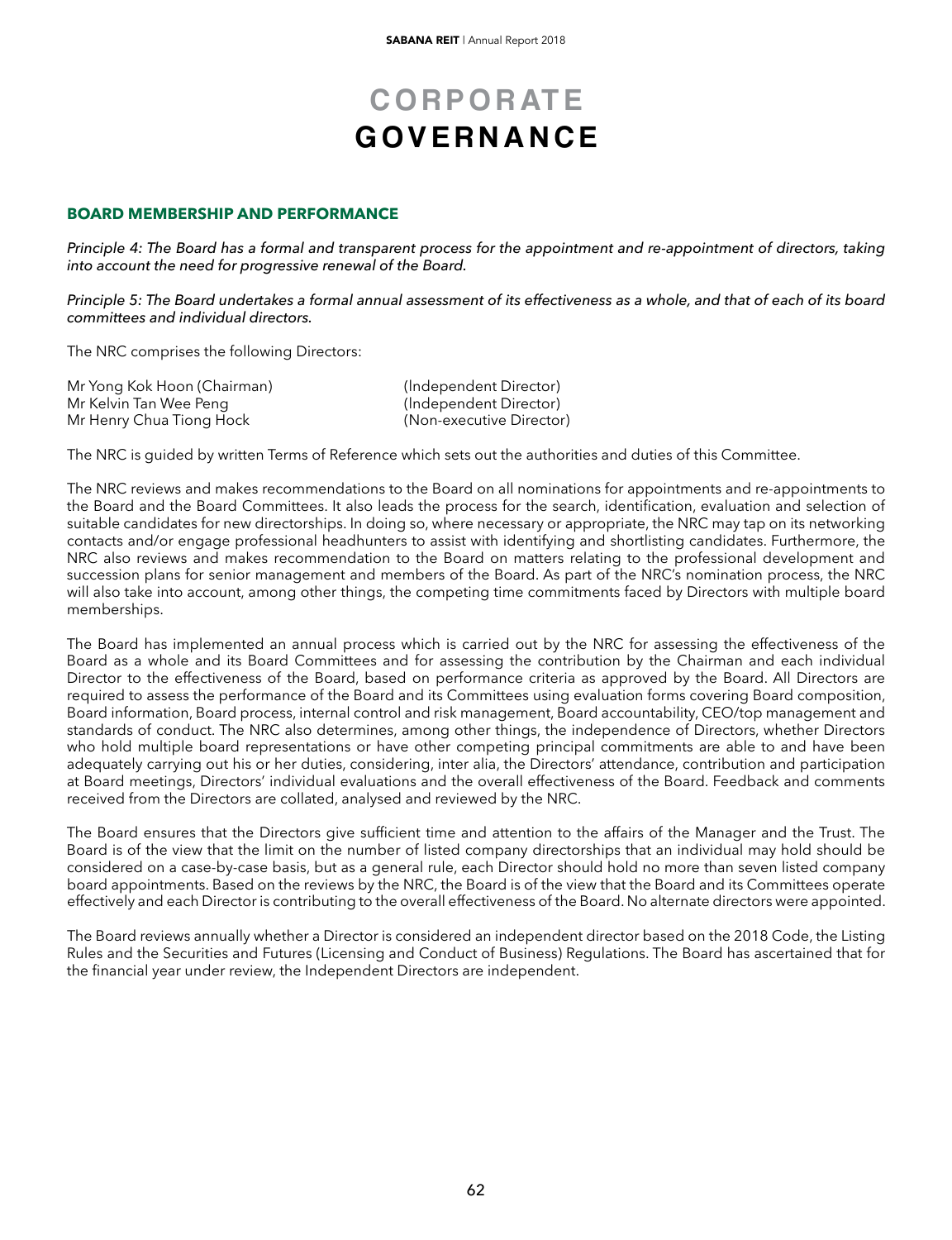The management endeavours to provide the Board with complete, adequate and timely information prior to board meetings and on an on-going basis to enable the Board to make informed decisions to discharge its duties and responsibilities. Directors are entitled to request for information from management and management seeks to provide the same in a timely manner.

Board meetings for each year are scheduled in advance to facilitate Directors' individual arrangements in respect of ongoing commitments. Prior to each meeting, Board papers on matters to be discussed with detailed explanatory information and other relevant materials are circulated in advance so that such matters may be considered thoroughly and fully, prior to the making of any decision. Explanatory information may also be in the form of briefings to the Directors or formal presentations by staff in attendance at Board meetings or by external professionals.

The number of Board meetings and Board committee meetings held during the year from 1 January 2018 to 31 December 2018 and Directors' attendances are as follows:

#### **Attendance of the Directors for FY 2018**

|                          | <b>Board</b>              |                | AC.                       |            | <b>NRC</b>                |            |
|--------------------------|---------------------------|----------------|---------------------------|------------|---------------------------|------------|
| <b>Name of Directors</b> | No. of<br><b>Meetings</b> | Attendance     | No. of<br><b>Meetings</b> | Attendance | No. of<br><b>Meetings</b> | Attendance |
| Mr Yong Kok Hoon         | 4                         |                | 4                         |            |                           |            |
| Mr Kelvin Tan Wee Peng   | 4                         | $\overline{4}$ | 4                         | 4          |                           |            |
| Mr Tan Cheong Hin        | 4                         | $\overline{4}$ | 4                         | 4          | n/a                       | n/a        |
| Mr Henry Chua Tiong Hock | 4                         | 4              | n/a                       | n/a        |                           |            |

The Board has access to management and the Company Secretary at all times. The Company Secretary (or representative) attends all Board meetings and ensures that all Board procedures and the requirements of the Companies Act, Cap. 50 and the Listing Manual of the Singapore Exchange Securities Trading Limited ("SGX-ST") are followed. The appointment and removal of the Company Secretary is a matter for the Board to decide as a whole.

As a general rule, board papers, including the quarterly financial statements, are sent to directors in advance of each meeting for directors to be adequately prepared for each meeting. The Board papers are deliberated over and approved by the Board at the meetings, with the Company Secretary recording the minutes of proceedings.

Directors may seek and obtain independent professional advice in the furtherance of their duties, if necessary.Any expenses and costs associated thereto will be borne by the Manager.

### **REMUNERATION MATTERS**

### **PROCEDURES FOR DEVELOPING REMUNERATION POLICIES**

### **LEVEL AND MIX OF REMUNERATION**

#### **DISCLOSURE ON REMUNERATION**

*Principle 6: The Board has a formal and transparent procedure for developing policies on director and executive remuneration, and for fixing the remuneration packages of individual directors and key management personnel. No director is involved in deciding his or her own remuneration.*

*Principle 7: The level and structure of remuneration of the Board and key management personnel are appropriate and proportionate to the sustained performance and value creation of the company, taking into account the strategic objectives of the company.*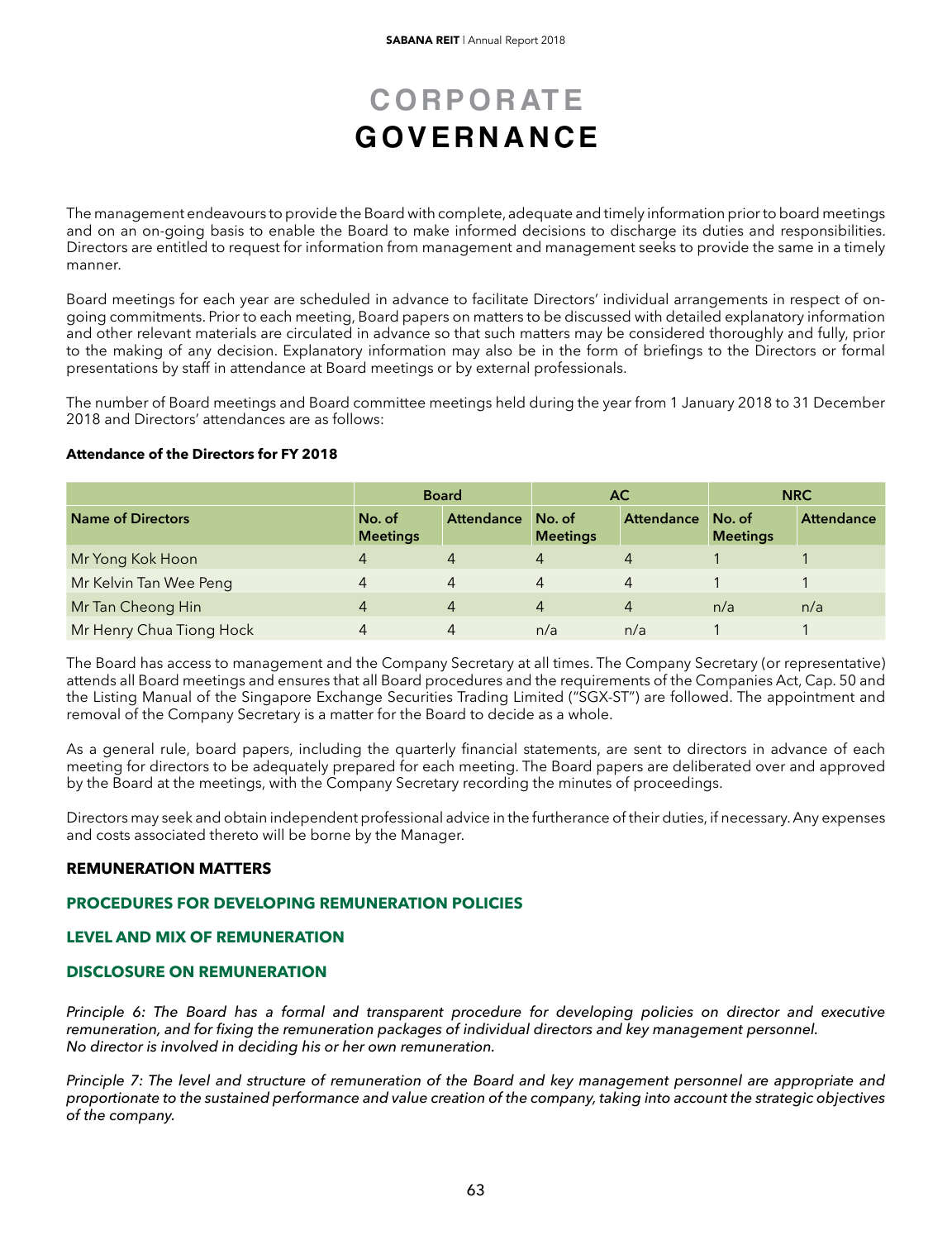#### *Principle 8: The company is transparent on its remuneration policies, level and mix of remuneration, the procedure for setting remuneration, and the relationships between remuneration, performance and value creation.*

The NRC, which has a majority of Independent Directors, including the NRC Chairman, serves the crucial role of ensuring that a formal and transparent procedure is established for developing policy on executive remuneration and for fixing the remuneration packages of individual Directors. The remuneration policy comprises the following distinct objectives:

- (a) to ensure that the procedure for determining remuneration for Directors and key management personnel is formal and transparent;
- (b) to ensure that the level of remuneration is sufficient to attract and retain Directors and that the remuneration packages are competitive in attracting and retaining employees;
- (c) to ensure that no Director is involved in deciding on his own remuneration;
- (d) to ensure that remuneration is commensurate with employees' duties, responsibilities and length of service;<br>(e) to build sustainable value-creation to align with long term Unitholder interest;
- to build sustainable value-creation to align with long term Unitholder interest;
- (f) to reward employees for achieving performance targets; and
- (g) to enhance retention of key talents to build strong organisational capabilities.

The NRC determines remuneration packages and service terms of individual Directors and the CEO in accordance with the aforementioned policies. Directors' fees also take into account the Directors' level of participation and contribution and their respective responsibilities. The NRC also regularly reviews and recommends to the Board, the framework for salary reviews, performance bonus and incentives for the other key management personnel, taking into consideration the performance of the Trust and that of the individual employee. There are currently no option schemes or other longterm incentive schemes for Directors and employees. The CEO's remuneration is not linked to the gross revenue of the Trust. There are no employees who are immediate family members of any Director or the CEO. In addition, no director or executive officers are paid in the form of shares or interests in the Manager's controlling shareholder or its related entities and their remuneration is also not linked (directly or indirectly) to the performance of any entity other than the REIT.

Accordingly, the NRC takes a holistic approach to the development of remuneration policies for the Trust, and the framework of remuneration for the Board, key management personnel and individual employees is not considered in isolation. The NRC also considers how to build up depth in management strength and development of key management personnel to ensure sustainability, continual development of talent and renewal of strong and competent leadership in the interests of the Trust.

The remuneration of the Directors and employees of the Manager are not paid out of the deposited property of the Trust (which is the listed entity), but remunerated directly by the Manager from the fees it receives.

In this regard, the Manager's report on each individual Director's and the key management personnel's remuneration paid and payable from 1 January 2018 to 31 December 2018 is disclosed as follows:

| <b>Directors</b>         | Director's fees S\$'000 |
|--------------------------|-------------------------|
| Mr Yong Kok Hoon         | 150.0                   |
| Mr Kelvin Tan Wee Peng   | 95.6                    |
| Mr Tan Cheong Hin        | 51.4                    |
| Mr Henry Chua Tiong Hock | 55.0                    |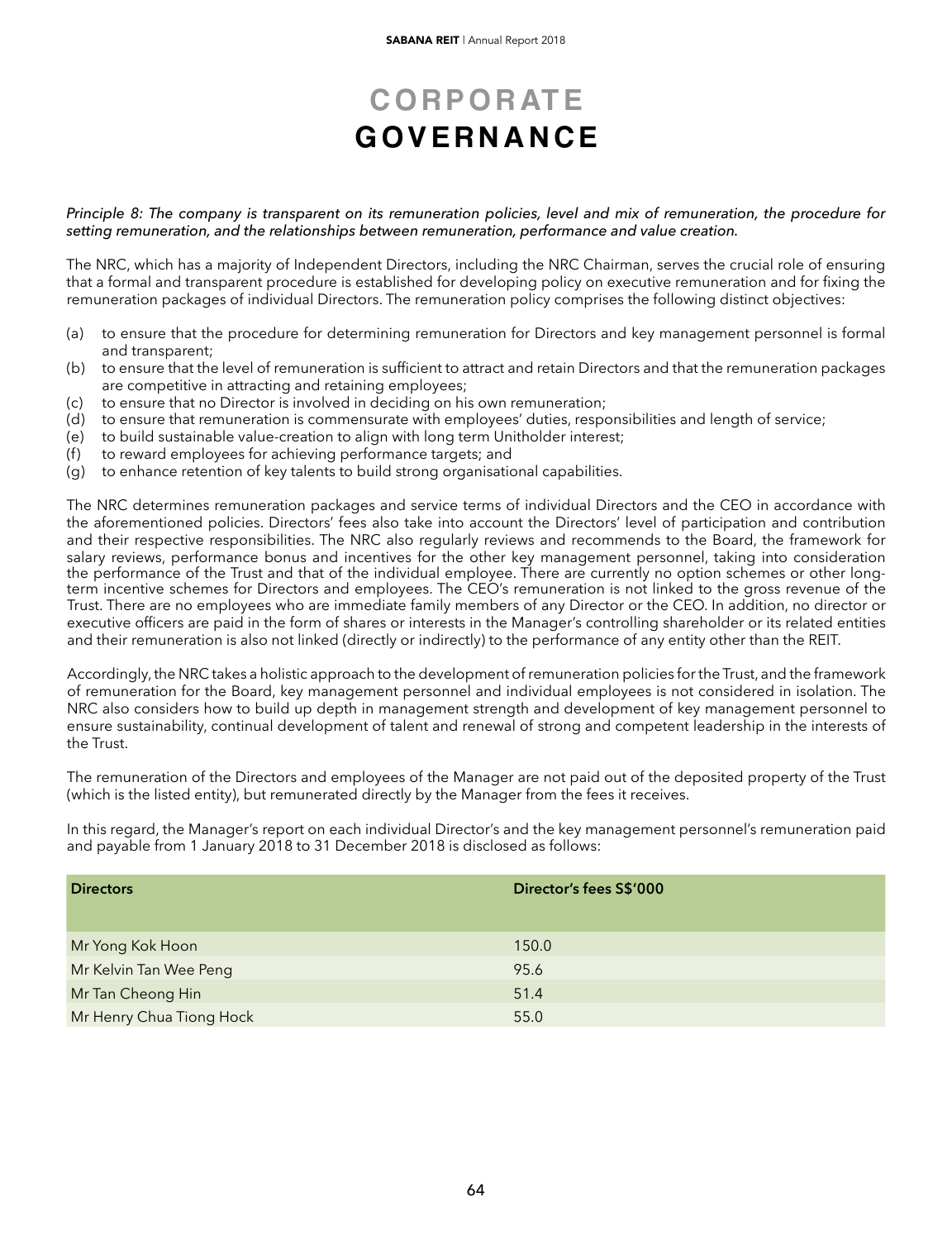| <b>Remuneration Bands</b> | <b>Salary</b><br>% | <b>Bonus</b><br>℅ | Other<br><b>Benefits</b><br>% | <b>Total</b><br>% |
|---------------------------|--------------------|-------------------|-------------------------------|-------------------|
| Key management personnel  |                    |                   |                               |                   |
| S\$250,000 - S\$500,000   |                    |                   |                               |                   |
| Mr Han Yong Lee (Donald)  | 89.4               | 7.4               | 3.2                           | 100.0%            |
| Mr Aw Wei Been            | 80.1               | 16.7              | 3.2                           | 100.0%            |
| Below S\$250,000          |                    |                   |                               |                   |
| Mr Liu Qingbin            | 80.2               | 19.4              | 0.4                           | 100.0%            |

Note: Remuneration was based on amount paid and payable, based on the Trust's financial year from 1 January 2018 to 31 December 2018. Bonus consists of annual wage supplement and performance bonus. Leave encashment, mobile and transport allowances are classified under Other Benefits. There were no other key management personnel.

The key management team is small and to provide further disclosure on a sensitive matter such as remuneration may subject the Manager to risk of staff turnover, which is not in the best interests of Unitholders. Therefore, the Board believes the Unitholders and the Trust will not be prejudiced as a result of such non-disclosure.

### **ACCOUNTABILITY AND AUDIT**

### **RISK MANAGEMENT AND INTERNAL CONTROLS**

### **AUDIT COMMITTEE**

*Principle 9: The Board is responsible for the governance of risk and ensures that Management maintains a sound system of risk management and internal controls, to safeguard the interests of the company and its shareholders.*

*Principle 10: The Board has an Audit Committee ("AC") which discharges its duties objectively.*

The AC assists the Board in fulfilling responsibilities relating to corporate governance and interested party transactions.

The Manager prepares the financial statements in accordance with the Singapore Financial Reporting Standards prescribed by the Accounting Standards Council and Sabana REIT complies with Rule 705 of the Listing Manual of the SGX-ST (where applicable), which prescribes, among others, that quarterly results are to be announced no later than 45 days of the reporting period while full year results are to be announced no later than 60 days of the financial year end. In presenting the financial reports, the Board aims to provide a balanced and understandable assessment of the Trust's performance, position and prospects.

The Board, through the AC, reviews the adequacy of the Manager's risk management framework and ensures that a robust system of risk management and internal controls are in place to safeguard the interests of the Unitholders. The Manager benchmarks its risk management practices against the Risk Governance Guidance For Listed Boards for best standards.

The AC is governed by written terms of reference defining its authority and duties, with explicit authority to investigate any matter within its term of reference. The AC has full access to and co-operation by management and full discretion to invite any Director or employee of the Manager to attend its meetings.

Currently, the AC members are:

| Mr Kelvin Tan Wee Peng (Chairman) | (Independent Director) |
|-----------------------------------|------------------------|
| Mr Yong Kok Hoon                  | (Independent Director) |
| Mr Tan Cheong Hin#                | (Independent Director) |

Mr Tan Cheong Hin was appointed an Independent Non-Executive Director and member of the Audit Committee on 25 January 2018.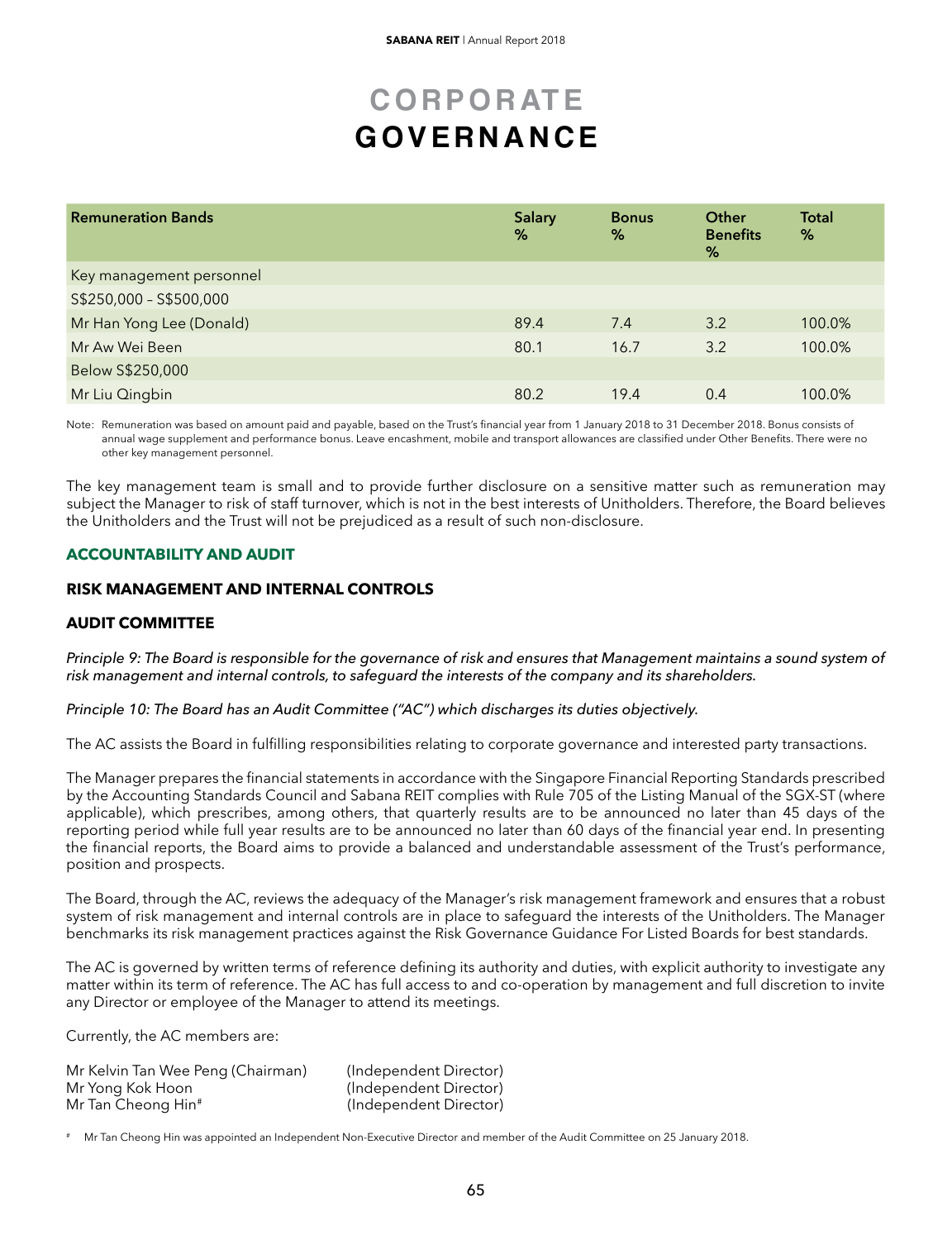The main duties of the AC include reviewing and monitoring the effectiveness of the Manager's internal controls relating to financial, operational, compliance and risk management processes. The AC receives regular updates by external auditors to keep abreast of changes to accounting standards and issues which may have a direct impact on financial statements.The AC meets with internal and external auditors without the presence of management at least once a year. As and when required, the Non-Executive Directors and Independent Directors will also meet to discuss without the presence of management.

The AC meets at least once every quarter and the key activities include:

- Reviewing and recommending to the Board for approval, the quarterly and full year financial results and related SGX announcements;
- Reviewing Related Party Transactions and any donations of income derived from non-Shari'ah compliant sources or non-core activities to charities;
- Reviewing and approving the internal and external audit plans to ensure adequacy of the audit scope;
- Reviewing the adequacy and effectiveness of the internal audit function;
- Reviewing and evaluating with internal and external auditors, the adequacy and effectiveness of internal control systems, including financial, operational, compliance and information technology controls, and risk management policies and framework;
- Reviewing the internal and external audit reports and monitoring the timely and proper implementation of any corrective or improvement measures;
- Reviewing the nature and extent of non-audit services performed by the external auditors;
- Reviewing the independence and objectivity of the external auditors, and recommending to the Board on their reappointment; and
- Reviewing whistle-blowing arrangements put in place by management.

For FY 2018, the External Auditor KPMG LLP ("KPMG") has again identified the valuation of investment properties as a key audit matter and in its report, KPMG has communicated their findings that the valuation methodologies adopted by the valuers and key assumptions applied in the valuation exercise are consistent with market practices and data. The AC has also reviewed the valuation reports and discussed the contents thereof with management and KPMG and is satisfied with the assumptions and methodologies used. However, given that the assumptions are subjective and are highly susceptible to changes in the business environment, the AC cautions Unitholders against relying solely on the investment property valuations in assessing the financial performance of Sabana REIT. This is particularly so as such valuations do not give any assurance that the investment properties will be sold at such prices even if such sales are contemplated for some of the properties as part of Sabana REIT's business strategy. Indeed, as we have seen from the divestment of 9 Tai Seng and the divestment of 1 Tuas Avenue 4 (the latter's completion is pending JTC's approval), the value of the properties held to generate passive rental income can vary significantly from the potential selling prices achieved for these properties. Hence, the AC advises Unitholders to focus on fundamental factors such as the net property income, tenant profile, tenancy duration, property occupancy, and their changes over the years to assess how well Sabana REIT's portfolio has performed. During the year under review, the AC also reviewed the terms and conditions under which the various master leases were renewed and is satisfied that they are in line with prevailing market conditions.

The Board is of the view that all the members of the AC are suitably qualified with finance and accounting backgrounds to assist the Board in the areas of internal controls, financial and accounting matters, compliance and risk management, including oversight over management in the design, implementation and monitoring of risk management and internal control systems.

The AC, through the assistance of internal and external auditors, reviews and reports to the Board on the adequacy and effectiveness of the Manager's system of controls, including financial, operational, compliance and information technology controls put in place by the management as part of the framework. The internal audit function of the Manager is outsourced to EY. The internal auditors are guided by the International Standards for the Professional Practice of Internal Auditing set by the Institute of Internal Auditors, and report directly to the AC on audit matters.

The internal auditors conduct audit reviews based on the internal audit plan approved by the AC, and report their findings and recommendations to management who would respond on the actions to be taken. The internal auditors submit internal audit reports at least twice yearly to the AC. The AC is of the view that the internal auditors are independent, effective and have adequate resources to perform its functions.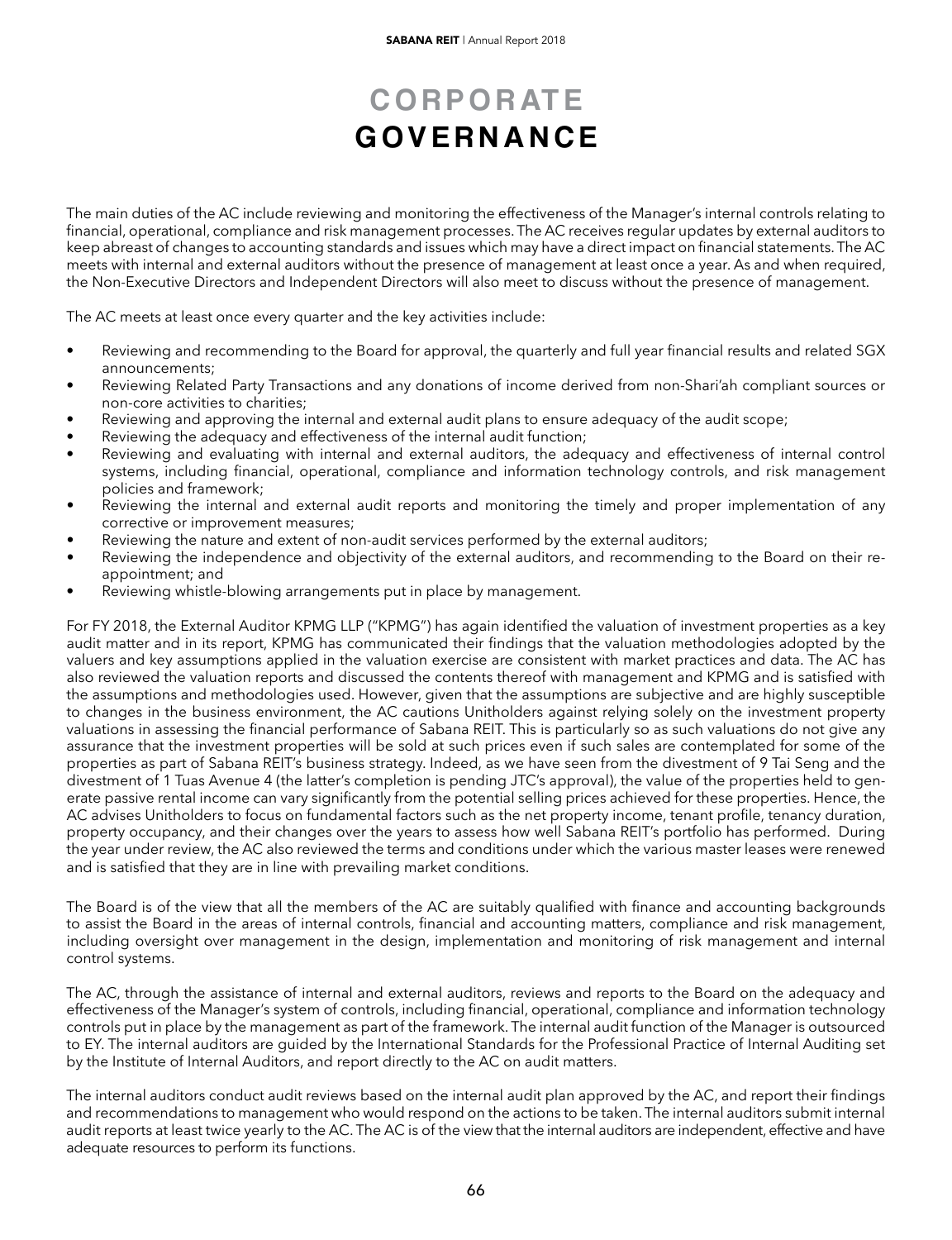The Manager has adopted an enterprise-wide risk management ("ERM") framework to enhance its risk management capabilities. Through a structured risk identification process and the use of a risk register, the key financial, operational and compliance risks identified by the management are documented and presented against the response strategies and control measures put in place to mitigate those risks. To enhance risk mitigation, the ERM framework is integrated with the internal auditor's annual work plan.

### **EXTERNAL AUDITORS**

The AC makes recommendation to the Board on the appointment/re-appointment of the external auditors, taking into consideration the scope, results of the audit, as well as the cost effectiveness, independence and objectivity of the external auditors.

During the year, the AC has conducted a review of all non-audit services provided by the external auditors to Sabana REIT and its subsidiaries and is satisfied that the extent of such services will not prejudice the independence and objectivity of the external auditors. The amount paid and payable to external auditors for audit and non-audit services fees were approximately S\$191,000 and S\$75,000 respectively, for the financial year under review.

The AC, with the concurrence of the Board, has recommended the re-appointment of KPMG LLP as the external auditors. The re-appointment of the external auditors will be subject to approval by way of an ordinary resolution of Unitholders at the AGM, to be held on 23 April 2019.

In appointing the audit firms for the Trust and its subsidiaries, the Board is satisfied that the Trust has complied with the requirements of Rules 712 and 715 of the Listing Manual of the SGX-ST.

#### **WHISTLE-BLOWING POLICY**

The AC has established procedures to provide employees of the Manager and the tenants and vendors of the Trust with well-defined and accessible channels to report on suspected fraud, corruption, dishonest practices or other similar matters relating to the Trust or the Manager, and for the independent investigation of any reports and appropriate follow-up action.

The aim of the whistle-blowing policy is to encourage the reporting of such matters in good faith, with the confidence that those making such reports will be treated fairly, and to the extent possible, be protected from reprisal. Where appropriate, an independent third party may be appointed to assist in the investigation.

The following section presents a brief summary of the Trust's exposure to financial, operational, and compliance risks and the key measures in addressing these risks.

### **FINANCIAL RISK**

In managing the Trust, the Manager adheres to all applicable financial covenants set by lenders as well as the aggregate leverage limit of 45% imposed by MAS in the Property Funds Appendix. The Trust has complied with the aggregate leverage limit throughout the year. To minimise financial risks, the Manager reviews the capital management policy of the Trust regularly and provides periodic updates to the Directors. All major capital market initiatives require the prior approval of the Board.

By employing an appropriate mix of debt and equity to finance property acquisitions, maintaining a certain level of cash for working capital and employing available Shari'ah-compliant derivatives to hedge risk exposure, the Manager strikes a strategic balance between safeguarding the going concern ability and optimal capital structure of the Trust with maximising Unitholders' value.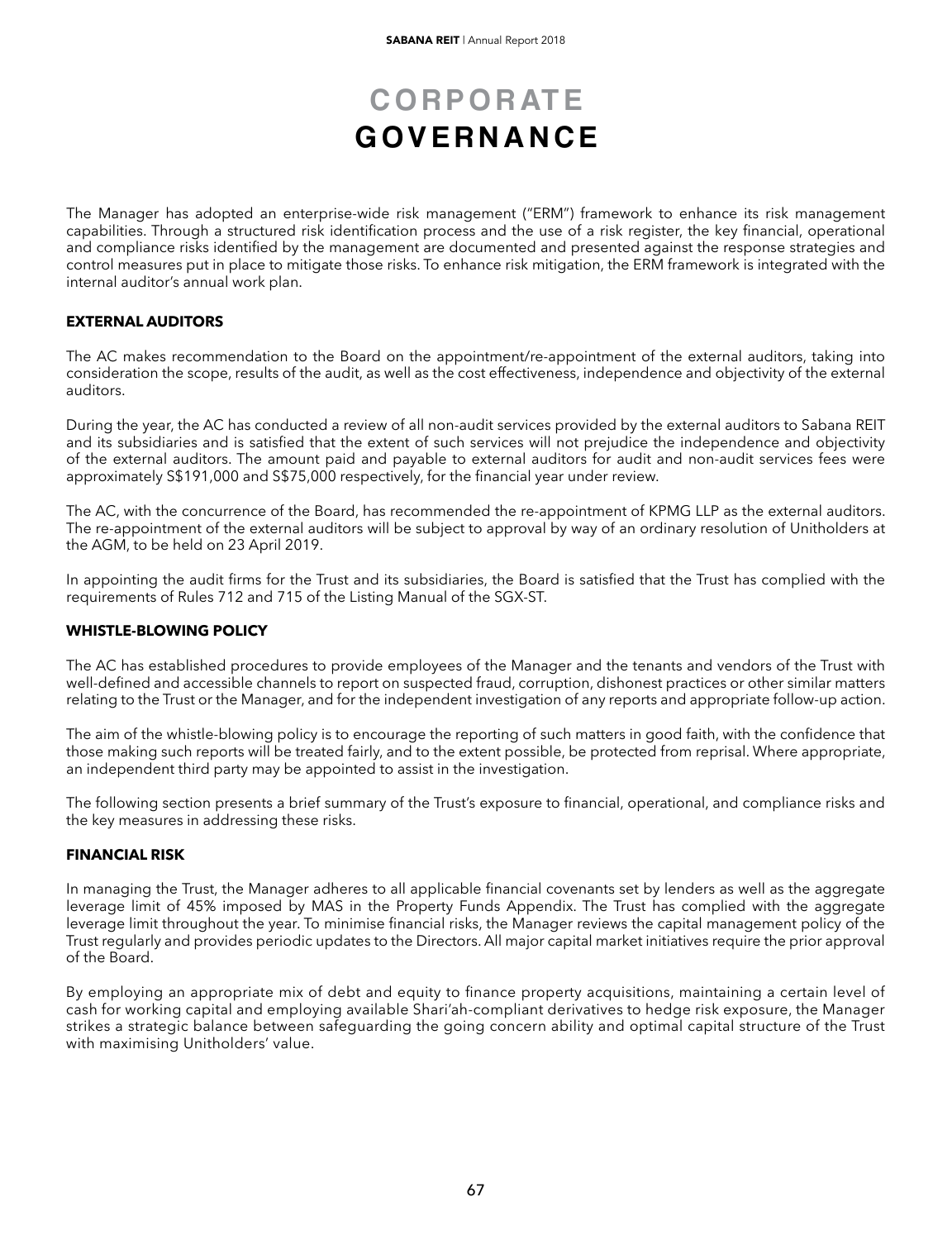#### **OPERATIONAL RISK**

The Manager has put in place a manual of standard operating procedures designed to identify, monitor, report and manage the operational risks associated with the day-to-day management of the Trust. The manual of standard operating procedures covers key risk areas such as investments and acquisitions, property and lease management, interested party transactions, finance and accounting, compliance, and information technology controls, and is periodically reviewed to stay relevant and effective.

The Manager recognises that there is a significant amount of risk inherent in making property investment decisions. Accordingly, the Manager sets out clear procedures when making such decisions. For instance, an investment and risk management committee was set up to ensure comprehensive due diligence is carried out in relation to each proposed investment. All property purchases and divestments require the prior approval of the Board.

Internal auditors, Ernst and Young Advisory Pte Ltd ("EY") had also been engaged to perform independent reviews of the adequacy and effectiveness of the risk management processes and internal controls. The Manager also has a Business Continuity Plan and a comprehensive insurance coverage in accordance with industry standards.

#### **COMPLIANCE RISK**

The Trust is subject to various rules and regulations stipulated by SGX-ST and other regulatory bodies. Any changes to the rules and regulations may affect the Trust's business.

The Manager holds a CMS licence for real estate investment trust management and its key officers are appointed as representatives by MAS under the SFA. Failure to comply with the regulations imposed by MAS may result in the licences being revoked or not renewed, adversely affecting the Trust's operations.

The Manager has policies and procedures for ensuring compliance with the applicable provisions of the SFA and all other relevant legislations, rules, notices and guidelines, including the Listing Manual of the SGX-ST, the Code on Collective Investment Schemes issued by the MAS including the Property Funds Appendix, the Manager's obligations under the Trust Deed, the Singapore Financial Reporting Standards, any tax ruling and the relevant contracts.

To mitigate non-compliance, the compliance officer regularly consults the regulatory bodies and works closely with the auditors, legal counsels, Company Secretary, senior management and AC to ensure adherence to all stipulated rules and regulations.

### **BOARD'S OPINION ON INTERNAL CONTROLS**

Based on the internal controls and risk management framework established and maintained by the management, work performed by the internal and external auditors, the assurance from the CEO and Vice President (Finance) that the financial records have been properly maintained, that the financial statements give a true and fair view of the Trust's operations and finances, and the assurance from the CEO and Vice President (Finance)<sup>#</sup> regarding the adequacy and effectiveness of the Manager's risk management and internal control systems, the Board, with the concurrence of the AC, is of the view that taking into account the nature, scale and complexity of the Manager's operations, the Trust's financial, operational, compliance and information technology controls, and risk management systems were adequate and effective as at 31 December 2018.

In this regard, the Board notes that the system of internal controls and risk management provide a reasonable but not absolute assurance that the Trust will not be severely affected by any event that could be reasonably foreseen. Neither can any system of internal controls and risk management provide absolute assurance against the occurrence of material errors, poor judgment, human error, losses, fraud or other irregularities.

Mr Liu Qingbin, Vice President (Finance) of the Manager, assumed the responsibilities of Ms. Tan Chiew Kian who was the Chief Financial Officer following her cessation which was effective on 10 August 2018.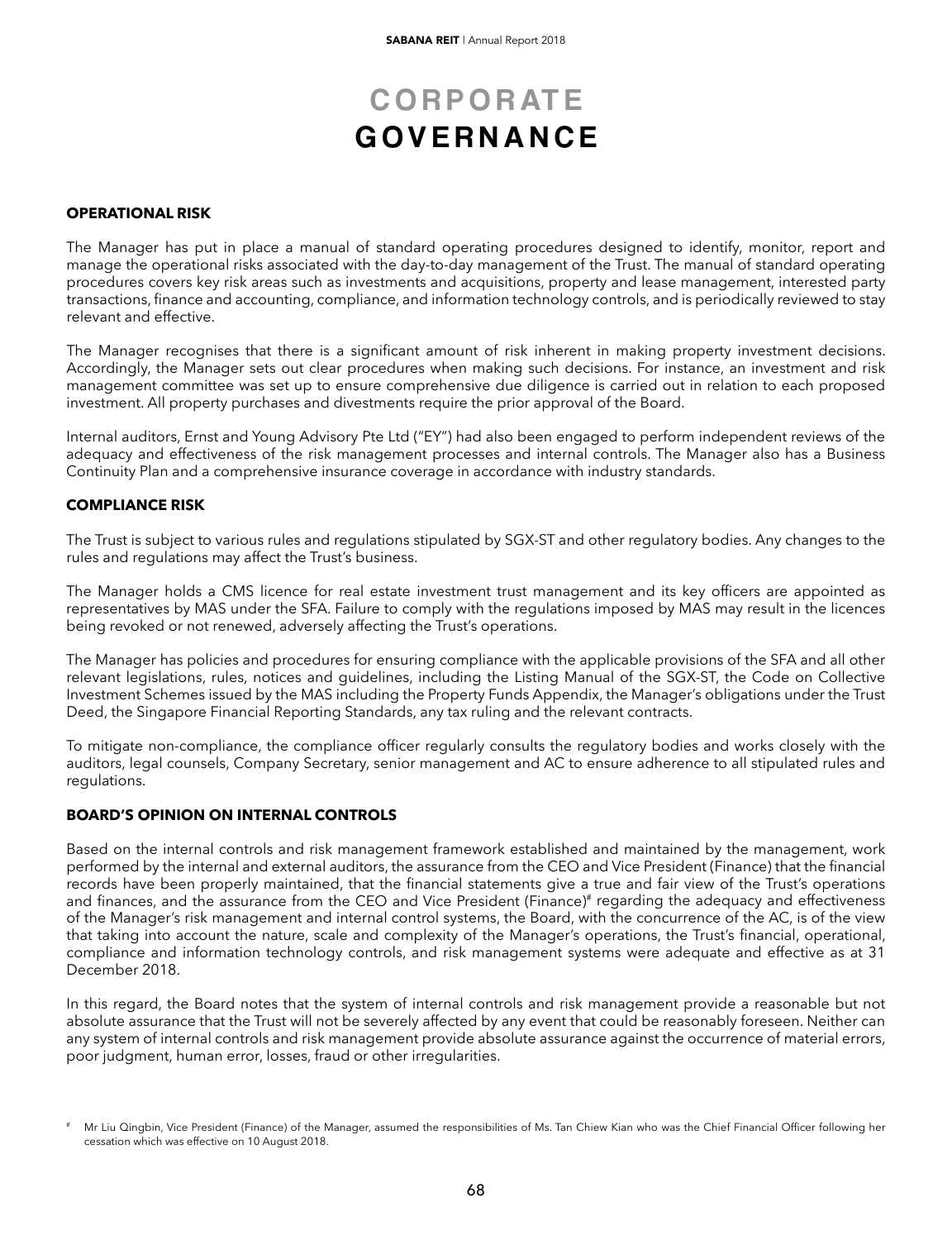### **SHAREHOLDER RIGHTS AND ENGAGEMENT**

#### **SHAREHOLDER RIGHTS AND CONDUCT OF GENERAL MEETINGS**

#### **ENGAGEMENT WITH SHAREHOLDERS**

### **MANAGING STAKEHOLDERS RELATIONSHIP ENGAGEMENT WITH STAKEHOLDERS**

*Principle 11: The company treats all shareholders fairly and equitably in order to enable them to exercise shareholders' rights and have the opportunity to communicate their views on matters affecting the company. The company gives shareholders a balanced and understandable assessment of its performance, position and prospects.*

*Principle 12: The company communicates regularly with its shareholders and facilitates the participation of shareholders during general meetings and other dialogues to allow shareholders to communicate their views on various matters affecting the company.*

*Principle 13: The Board adopts an inclusive approach by considering and balancing the needs and interests of material stakeholders, as part of its overall responsibility to ensure that the best interests of the company are served.*

The Manager is committed to regular, effective and fair communication with Unitholders. It has a dedicated IR team which regularly communicates with the Unitholders and attends to their queries and concerns.

The Manager's disclosure policy requires the timely and full disclosure of all material information relating to the Trust by way of public releases or announcement through the SGX-ST via SGXNET at first instance and subsequently, by way of release on the website at http://www.sabana-reit.com. The Manager clearly communicates its current policy of distributing 100% of its distributable income to Unitholders.

The Manager conducts regular briefings for analysts which will generally coincide with the release of the Trust's quarterly results. The IR team utilises its website as a means of providing information to the Unitholders and the broader investment community. News releases, investor presentations and quarterly and full year financial results are available on the website immediately after they have been released to the market.

The Manager welcomes active Unitholder participation at the AGM. It believes that AGMs serve as an opportune forum for Unitholders to meet the Board and senior management and to communicate their views.

The Manager has implemented the system of voting by poll at its AGMs. Results of each resolution put to vote at the AGM are processed by independent scrutineers and the results will be announced with details of percentages in favour and against. Separate resolutions are proposed for substantially separate issues at the meetings and after the AGM's conclusion, the minutes of the AGM will be made available to Unitholders upon request.

The Chairman of the Board, the respective Chairman of each of the Board Committees, the management and the external auditors are present to address Unitholders' queries at the AGMs.

### **DEALING IN SECURITIES**

The Manager's Code of Best Practices on Securities Transactions encourages Directors and employees to hold Units but forbids them to:

- Trade during the blackout period, which commences one month before the announcement of property valuations, quarterly or annual results to the public and ending on the day of announcement or other specified date.
- Trade at any time in possession of price sensitive information.
- Communicate price sensitive information to any person as imposed by insider trading laws.
- Trade in Units on short-term considerations.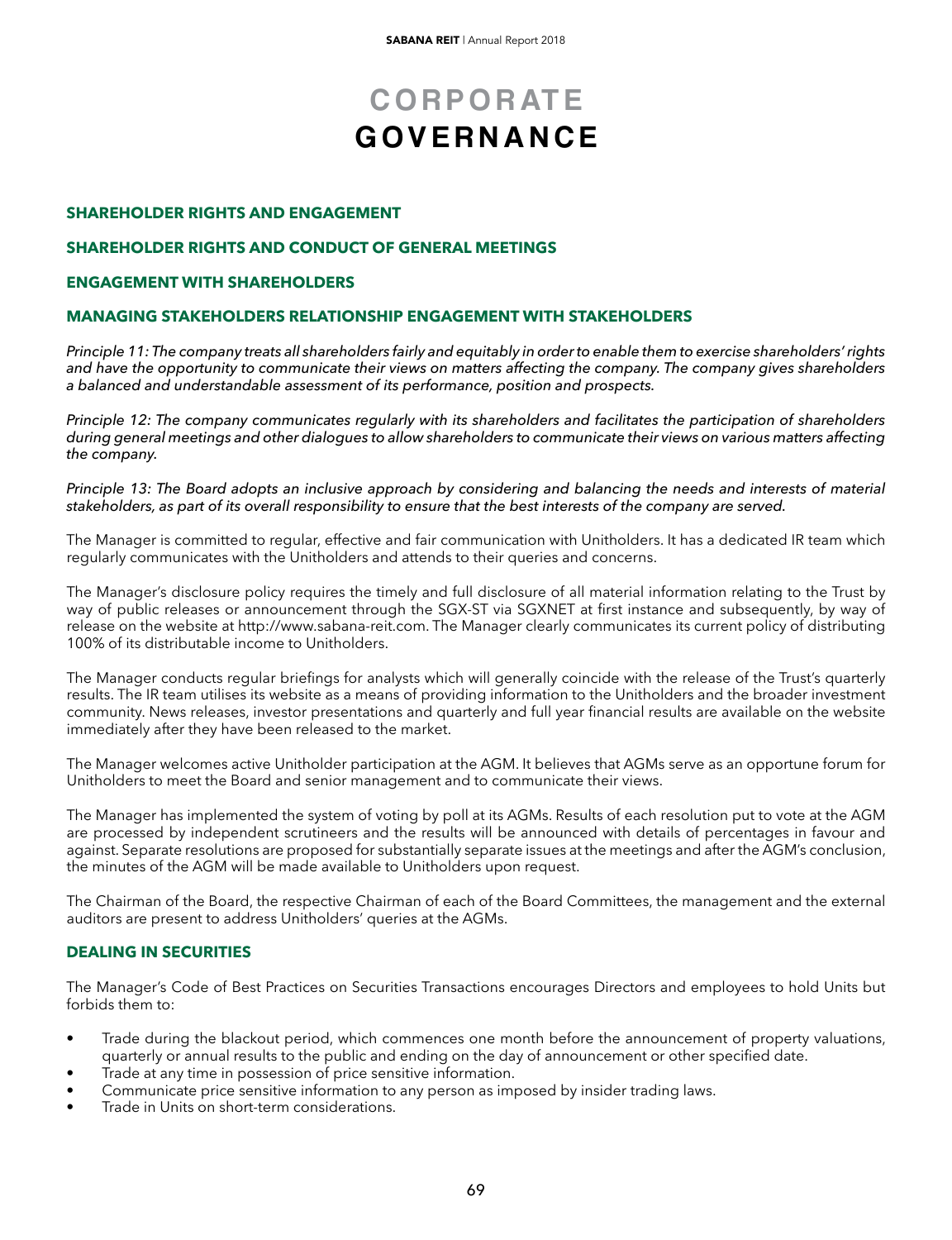Directors are also required to disclose their dealings in Units to the Manager within two business days after such acquisition or occurrence. Announcements of such interest notifications will be made via SGXNET.

In addition, the Manager will comply with any relevant disclosure requirements under the SFA. The Manager has also undertaken that it will not deal in the Units during the period commencing one month before the public announcement of the Trust's annual results, quarterly results and (where applicable) property valuations, and ending on the date of announcement of the relevant results, or the case may be, property valuations.

### **DEALING WITH CONFLICTS OF INTEREST**

The following procedures are established by the Manager to deal with potential conflicts of interest issues:

- The Manager is dedicated to Sabana REIT and will not manage other REITs which invest in similar properties as Sabana REIT;
- All executive officers will be working exclusively for the Manager and will not hold executive positions in other firms;
- All resolutions in writing of the Directors in relation to matters concerning the Trust must be approved by a majority of the Directors who do not hold an interest, including at least two Independent Directors;
- In respect of matters in which the Sponsor and/or its subsidiaries have an interest, direct or indirect, any nominees appointed by the Sponsor and/or its subsidiaries to the Board to represent their interest will abstain from voting. In such matters, the quorum must comprise a majority of the Independent Directors and must exclude the nominee Directors of the Sponsor and/ or its subsidiaries;
- It is also provided in the Trust Deed that if the Manager is required to decide whether or not to take any action against any person in relation to any breach of any agreement entered into by the Trustee for and on behalf of the Trust with a related party of the Manager, the Manager shall be obliged to consult a reputable law firm (acceptable to the Trustee) which shall provide legal advice on the matter. If the said law firm is of the opinion that the Trustee has a prima facie case against the party allegedly in breach under such agreement, the Manager shall be obliged to take appropriate action in relation to such agreement. The Directors shall have a duty to ensure that the Manager so complies. Notwithstanding the foregoing, the Manager shall inform the Trustee as soon as it becomes aware of any breach of any agreement entered into by the Trustee for and on behalf of the Trust with a related party of the Manager and the Trustee may take any action it deems necessary to protect the rights of Unitholders and/or which is in the interest of Unitholders. Any decision by the Manager not to take action against a related party of the Manager shall not constitute a waiver of the Trustee's right to take such action as it deems fit against such related party.

There are no material contracts entered into by Sabana REIT or any of its subsidiaries that involve the interests of the CEO, any Director or any controlling Unitholder, except as disclosed in this annual report.

### **DEALING WITH RELATED PARTIES**

The Manager has established procedures to ensure that all Related Party Transactions will be undertaken on an arm's length basis and on normal commercial terms, which are generally no more favourable than those extended to unrelated third parties. Thus, the interests of the Trust and the Unitholders will not be prejudiced. All Related Party Transactions will be subjected to regular periodic reviews by the AC:

- Transactions (either individually or as part of a series or if aggregated with other transactions involving the same interested person during the same financial year) equal to or exceeding S\$100,000.00 in value but below 3% of the value of Sabana REIT's net tangible assets will be subject to review by the AC at regular intervals;
- Transactions (either individually or as part of a series or if aggregated with other transactions involving the same interested person during the same financial year) equal to or exceeding 3% but below 5% of the value of Sabana REIT's net tangible assets will be subject to review and prior approval of the AC and immediately announced on SGX-ST. Such approval shall only be given if the transactions are on normal commercial terms and are consistent with similar types of transactions made by the Trustee with third parties which are unrelated to the Manager;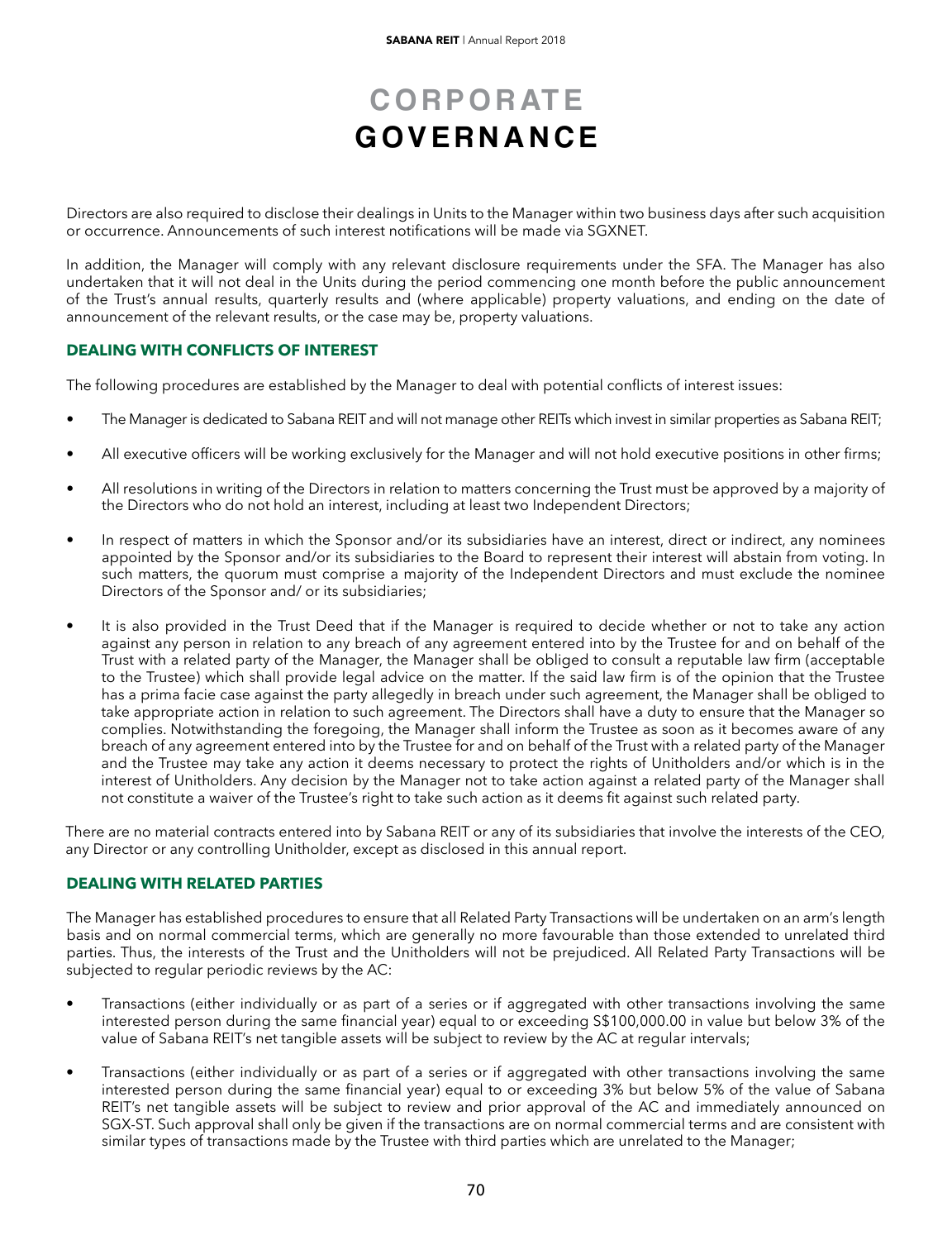- Transactions (either individually or as part of a series or if aggregated with other transactions involving the same interested person during the same financial year) equal to or exceeding 5% of the value of Sabana REIT's net tangible assets will be reviewed and approved prior to such transactions being entered into, on the basis described in the preceding paragraph, by the AC which may, as it deems fit, request advice on the transactions from independent advisers, including the obtaining of valuations from independent professional valuers. Furthermore, under the Listing Manual of the SGX-ST and the Property Funds Appendix, such transactions would have to be approved by the Unitholders at a meeting of Unitholders duly convened and held in accordance with the provisions of the Trust Deed; and
- Aggregate value of Related Party Transactions entered into during the financial year under review will be disclosed in the Annual Report.

As a general rule, the Manager must demonstrate to its AC that such transactions satisfy the foregoing criteria, which may entail obtaining (where practicable) quotations from parties unrelated to the Manager; or obtaining two or more valuations from independent professional valuers (in accordance with the Property Funds Appendix).

For Related Party Transactions entered into or to be entered into by the Trustee, the Trustee is required to consider the terms of such transactions to satisfy itself that such transactions are conducted on an arm's length basis and on normal commercial terms, are not prejudicial to the interests of the Trust and the Unitholders, and are in accordance with all applicable requirements of the Property Funds Appendix and/or the Listing Manual of the SGX-ST relating to the transaction in question.

Further, the Trustee has the ultimate discretion under the Trust Deed to decide whether or not to enter into a Related Party Transaction. If the Trustee is to sign any Related Party Transaction contract, the Trustee will review the contract to ensure that it complies with the requirements relating to Related Party Transactions as well as such other guidelines as may from time to time be prescribed by the MAS and the SGX-ST to apply to real estate investment trusts.

The Manager will maintain a register to record and will incorporate into its internal audit plan a review, of all Related Party Transactions which are entered into by the Trust. The AC shall review the internal audit reports to ascertain that the guidelines and procedures established to monitor Related Party Transactions have been complied with. In addition, the Trustee will also have the right to review such audit reports to ascertain that the Property Funds Appendix have been complied with. The AC will periodically review all Related Party Transactions to ensure compliance with the Manager's internal control procedures and with the relevant provisions of the Property Funds Appendix and/or the Listing Manual of the SGX-ST. The review will include the examination of the nature of the transactions and the supporting documents or such other data deemed necessary by the AC.

If a member of the AC has an interest in a transaction, he is required to abstain from participating in the review and approval process in relation to that transaction.

### **DEALING WITH SHARI'AH COMPLIANCE**

Shari'ah compliance means adherence to the tenets of Islamic law, which places due consideration upon ethics and social responsibility. The Manager ensures total non-Shari'ah compliant rental income does not exceed 5% per annum of the gross revenue of the Trust's portfolio of properties. As part of the due cleansing procedure, donation of non-compliant income is made to charitable causes (without tax benefits) on a quarterly basis. For FY 2018, the non-compliant income came to approximately 0.18% of gross revenue.

Five Pillars Pte. Ltd. ("Five Pillars"), based in Singapore, was appointed by the Manager to act as the Shari'ah Adviser. Five Pillars serves as a conduit between the Independent Shari'ah Committee ("ISC") and the compliance officer of the Manager, liaising frequently on Shari'ah matters throughout the year.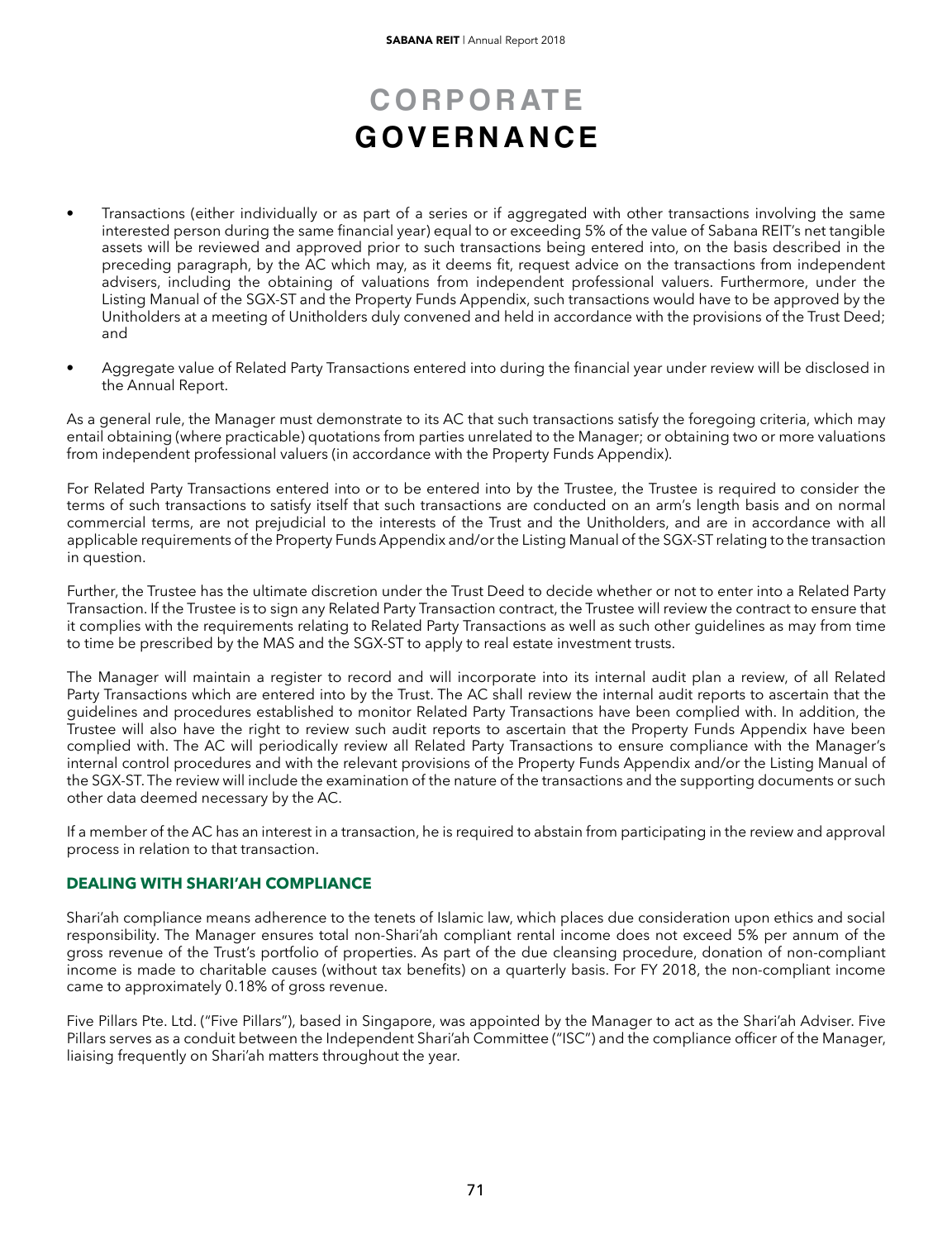The ISC comprises eminent scholars and experts. They are:

- Dr. Mohamed Ali Elgari (Professor at King Abdulaziz University in Saudi Arabia);
- Professor Dr. Obiyathulla Ismath Bacha (Professor at the International Centre for Education in Islamic Finance in Malaysia); and
- Dr. Ashraf bin Mohammed Hashim (Associate Professor at International Islamic University Malaysia).

The Trust follows the standards promulgated by the Auditing and Accounting Organisation of the Islamic Financial Institutions and/or the Islamic Financial Services Board. To assess on-going compliance of the Trust, the Shari'ah Adviser, on behalf of and working closely with the ISC:

- Prior to the issuance of the Shari'ah certificate for annual status, an inspection and verification will be conducted on the properties and activities of the Trust. A representative of Five Pillars will visit the individual properties in the portfolio to ensure that businesses on the premises are compliant and agree with the leasing contracts signed. For FY 2018, the Trust successfully passed the inspection; and
- For new funding, consent will be obtained on inception. Shari'ah certification and other supporting documents from the issuing or arranger bank will be vetted and approved by the ISC. For FY 2018, the Trust has not utilised interestbased borrowing or other non-Shari'ah compliant financing.

On completion of the annual audit, the ISC will sign off and issue the certificate which will be delivered by the Shari'ah Adviser to the Manager. The Trust has successfully renewed its annual Shari'ah certificate, valid till 31 December 2019. The certificate is displayed on the Trust's website www.sabana-reit.com. The total amount of fees incurred for Shari'ah advisory services for the financial year ended 31 December 2018 is approximately S\$89,000.

Under Shari'ah principles, provisions are made for remedial actions. In the event of a breach or deviation, the Manager must disclose as soon as practicable to the Shari'ah Adviser and the ISC the necessary details and supporting documents. Rectification as advised is applied to the particular activity within an agreed time frame before any distributions are made to Unitholders.

### **FEES PAYABLE TO THE MANAGER**

The Manager is entitled under Clauses 15.1 and 15.2 of the Trust Deed to the following fees:

|              | <b>Fees payable by the Trust</b>                          | <b>Amount payable</b>                                                                                                                                                                                                                                                                                                                                                                                                                                                                                                                                                                                                                                                                                                                                                                             |
|--------------|-----------------------------------------------------------|---------------------------------------------------------------------------------------------------------------------------------------------------------------------------------------------------------------------------------------------------------------------------------------------------------------------------------------------------------------------------------------------------------------------------------------------------------------------------------------------------------------------------------------------------------------------------------------------------------------------------------------------------------------------------------------------------------------------------------------------------------------------------------------------------|
| $\mathbf{T}$ | Management fee (payable to the<br>Manager or its nominee) | <b>Base Fee</b><br>A fee not exceeding the rate of 0.5% per annum of the value of the Deposited<br>Property.                                                                                                                                                                                                                                                                                                                                                                                                                                                                                                                                                                                                                                                                                      |
|              |                                                           | <b>Performance Fee</b><br>0.5% per annum (or such lower percentage as may be determined by the<br>Manager in its absolute discretion) of the Net Property Income of Sabana<br>REIT or its relevant Special Purpose Vehicles ("SPVs") in each financial year,<br>payable on a yearly basis, provided Sabana REIT achieves at least 10% annual<br>growth in DPU over the previous financial year (calculated after accounting for<br>the performance fee (if any) for that financial year and after adjusting, at the<br>discretion of the Manager, for any new Units arising from the conversion or<br>exercise of any instruments convertible into Units which are outstanding at the<br>time of calculation, and any rights or bonus issue, consolidation, subdivision or<br>buy-back of Units). |
|              |                                                           | The Manager may elect to receive the Base Fee and Performance Fee in cash<br>or Units or a combination of cash and Units (as it may in its sole discretion<br>determine).                                                                                                                                                                                                                                                                                                                                                                                                                                                                                                                                                                                                                         |
|              |                                                           | The Manager received 100.0% of the Base Fee in cash for FY2018.                                                                                                                                                                                                                                                                                                                                                                                                                                                                                                                                                                                                                                                                                                                                   |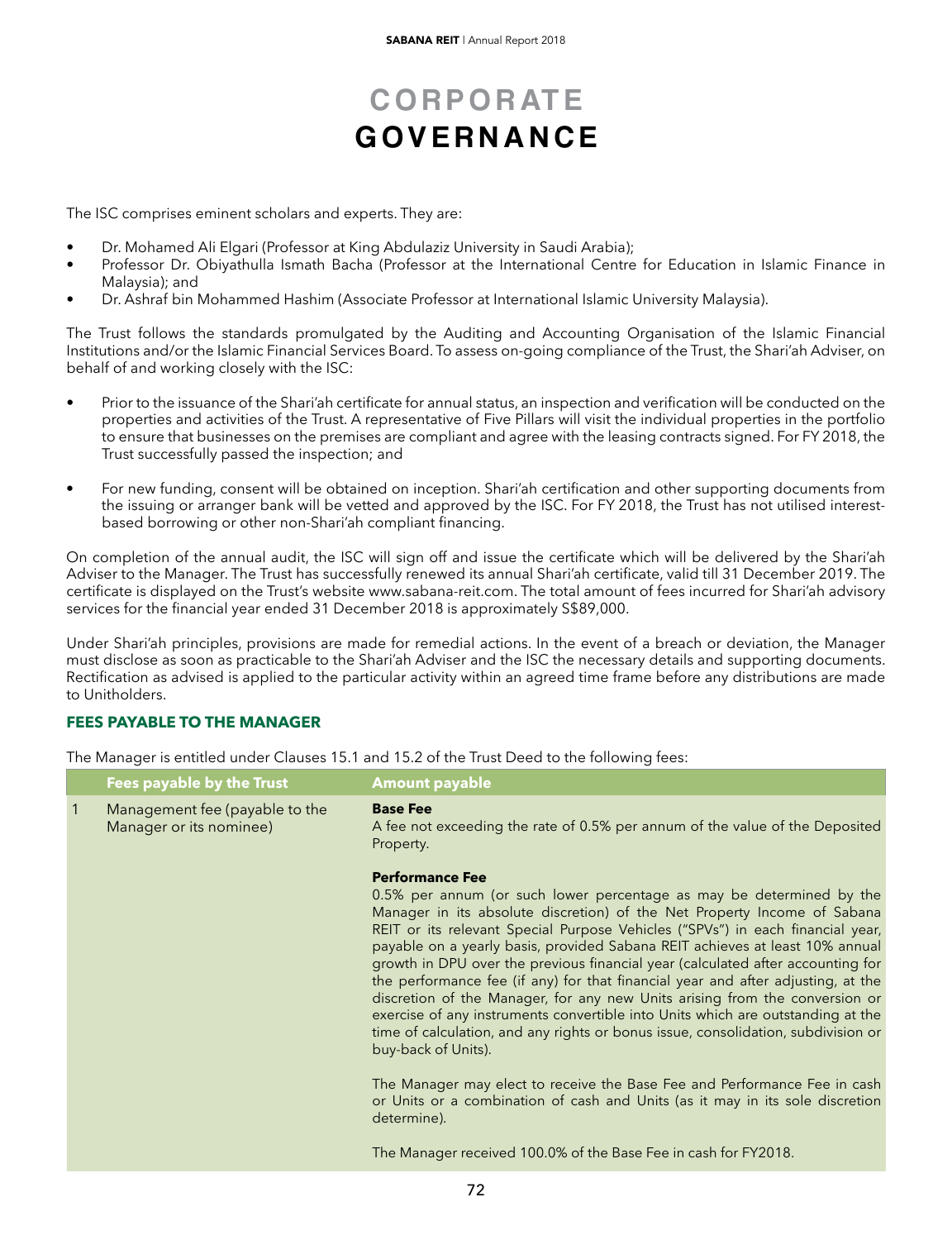|                | <b>Fees payable by the Trust</b>                                                             | <b>Amount payable</b>                                                                                                                                                                                                                                                                                                                                                                                                                                                                                                                                                                                                                                                                                                                                                                                                                                                                                                                                                                                                                                                                                                                                                                                                                                                                                              |
|----------------|----------------------------------------------------------------------------------------------|--------------------------------------------------------------------------------------------------------------------------------------------------------------------------------------------------------------------------------------------------------------------------------------------------------------------------------------------------------------------------------------------------------------------------------------------------------------------------------------------------------------------------------------------------------------------------------------------------------------------------------------------------------------------------------------------------------------------------------------------------------------------------------------------------------------------------------------------------------------------------------------------------------------------------------------------------------------------------------------------------------------------------------------------------------------------------------------------------------------------------------------------------------------------------------------------------------------------------------------------------------------------------------------------------------------------|
| $\overline{2}$ | Fee for acquisition of properties<br>(payable to the Manager or its<br>nominee) <sup>1</sup> | <b>Acquisition Fee</b><br>1.0% (or such lower percentage as may be determined by the Manager in its<br>absolute discretion) of the acquisition price of real estate of real estate-related<br>assets acquired:                                                                                                                                                                                                                                                                                                                                                                                                                                                                                                                                                                                                                                                                                                                                                                                                                                                                                                                                                                                                                                                                                                     |
|                |                                                                                              | in relation to an acquisition (whether directly or indirectly through one<br>$\bullet$<br>or more SPVs of any real estate, the acquisition price of any real estate<br>purchased by the Trust, plus any other payments <sup>2</sup> in addition to the<br>acquisition price made by the Trust or its SPVs to the vendor in connection<br>with the purchase of the real estate (pro-rated if applicable to the proportion<br>of the Trust's interest);<br>in relation to an acquisition (whether directly or indirectly through one or<br>$\bullet$<br>more SPVs of the Trust) of any SPVs or holding entities which holds real<br>estate, the underlying value of any real estate which is taken into account<br>when computing the acquisition price payable for the acquisition from the<br>vendor of the equity interests of any vehicle holding directly or indirectly<br>the real estate purchased by the Trust, plus any additional payments made<br>by the Trust or its SPVs to the vendor in connection with the purchase of<br>such equity interests) (pro-rated if applicable to the proportion of the<br>Trust's interest); or<br>the acquisition price of any investment by the Trust, whether directly or<br>$\bullet$<br>indirectly through one or more SPVs, in any debt securities of any property |
|                |                                                                                              | corporation or other SPV owning or acquiring real estate.                                                                                                                                                                                                                                                                                                                                                                                                                                                                                                                                                                                                                                                                                                                                                                                                                                                                                                                                                                                                                                                                                                                                                                                                                                                          |
|                | <b>Fees payable by the Trust</b>                                                             | <b>Amount payable</b>                                                                                                                                                                                                                                                                                                                                                                                                                                                                                                                                                                                                                                                                                                                                                                                                                                                                                                                                                                                                                                                                                                                                                                                                                                                                                              |
| 3              | Fee for divestment of properties<br>(payable to the Manager or its<br>$n$ ominee $)^3$       | <b>Divestment Fee</b><br>0.5% (or such lower percentage as may be determined by the Manager in its<br>absolute discretion) of each of the following as is applicable (subject to there<br>being no double-counting):<br>the sale price of any real estate sold or divested, whether directly or<br>indirectly through one or more SPVs, by the Trust (plus any other payments <sup>4</sup><br>in addition to the sale price received by the Trust or its SPVs from the<br>purchaser in connection with the sale or divestment of the real estate) (pro<br>rated if applicable to the proportion of the Trust's interest);<br>the underlying value of any real estate related assets which is taken into<br>$\bullet$<br>account when computing the sale price for such real estate-related assets,<br>sold or divested, whether directly or indirectly through one or more SPVs,<br>by the Trust (pro rated if applicable to the proportion of the Trust's interest);<br>or<br>the sale price of any investment by the Trust, whether directly or indirectly<br>$\bullet$<br>through one or more SPVs, in any debt securities of any property corporation<br>or other SPVs owning or acquiring real estate.                                                                                                        |

<sup>1</sup> Acquisition fees are paid in cash. Whereby properties are acquired from interested parties, acquisition fees will be paid in units issued by Sabana REIT at the prevailing market price and will be held for one year from the date of issuance.

 $^\mathrm{2}$  "Other payments" refers to additional payments to the vendor of the asset, for example, where the vendor has already made certain payments for enhancements to the asset, and the value of the asset enhancements is not reflected in the acquisition price as the asset enhancements are not completed, but "other payments" do not include stamp duty or other payments to third party agents and brokers.

- <sup>3</sup> Divestment fees are paid in cash. Whereby properties are sold to interested parties, divestment fees will be paid in units issued by Sabana REIT at the prevailing market price and will be held for one year from the date of issuance.
- "Other payments" refers to additional payments to the Trust or its SPVs for the sale of the asset, for example, where the Trust or its SPVs have already made certain payments for enhancements to the asset, and the value of the asset enhancements is not reflected in the sale price as the asset enhancements are not completed, but do not include stamp duty or other payments to third party agents and brokers.